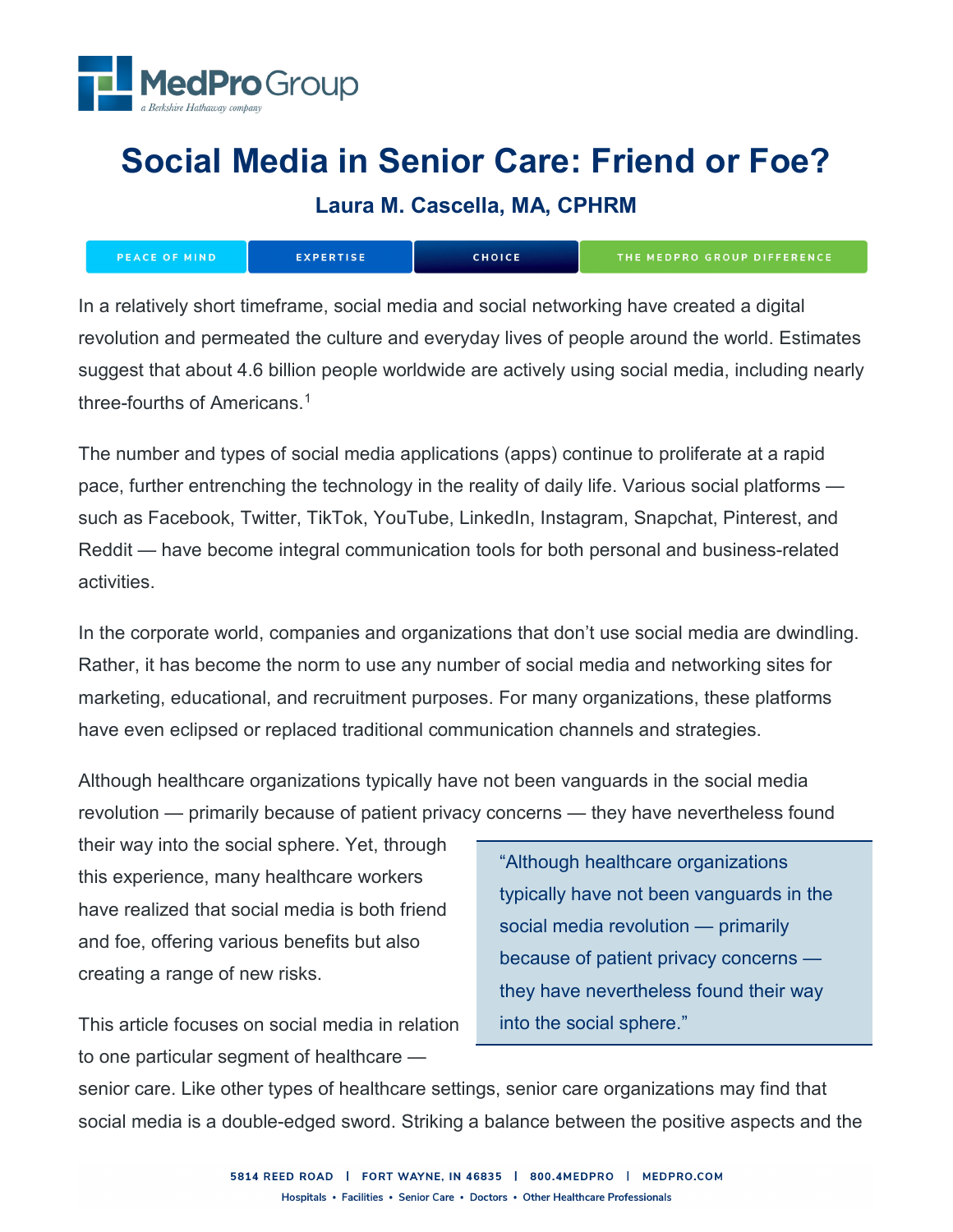potentially negative consequences of social media can be challenging. However, with careful consideration and proactive planning, senior care leaders, providers, and staff members can implement strategies to prevent potential harm and minimize liability exposure.

# **Social Media Benefits and Risks**

Over the years, the internet and social media have become primary sources of information for the masses. Healthcare consumers are increasingly using online tools to research medical issues, choose their healthcare providers, and maintain their health. Because of this, healthcare organizations' ability to harness digital technology has proven beneficial in many ways.

For senior care organizations, social media offers a quick and efficient way to disseminate information and connect with residents, their families, and others in the community. Organizations can use social media to increase awareness of important issues, bolster educational initiatives, and foster collaboration and support groups. From a marketing standpoint, social media tools — when used appropriately — can offer a savvy and costeffective approach to promoting and advertising senior care services.

In ideal situations, social media is a win–win for all parties in the senior care realm, including administrators, practitioners, staff members, residents, and families. In reality though, social media — like other technologies — has downsides. Misuse, lack of oversight, and gray areas in appropriate social media

"In ideal situations, social media is a win–win for all parties in the senior care realm . . . In reality though, social media — like other technologies — has downsides."

etiquette can threaten resident privacy; infringe on confidentiality; ripen conditions for bullying, abuse, and harassment; tarnish the reputations of senior care providers and facilities; and potentially lead to licensing and legal issues.

In a series of reports that drew attention to, and scrutiny of, social media use in senior care organizations, ProPublica identified 65 incidents of inappropriate social media activities by nursing home, assisted living, and long-term care workers that occurred over a 5-year period.<sup>[2](#page-10-1)</sup> Among these incidents were examples of both egregious and inadvertent social media actions that resulted in resident harm, loss of dignity, and privacy breaches.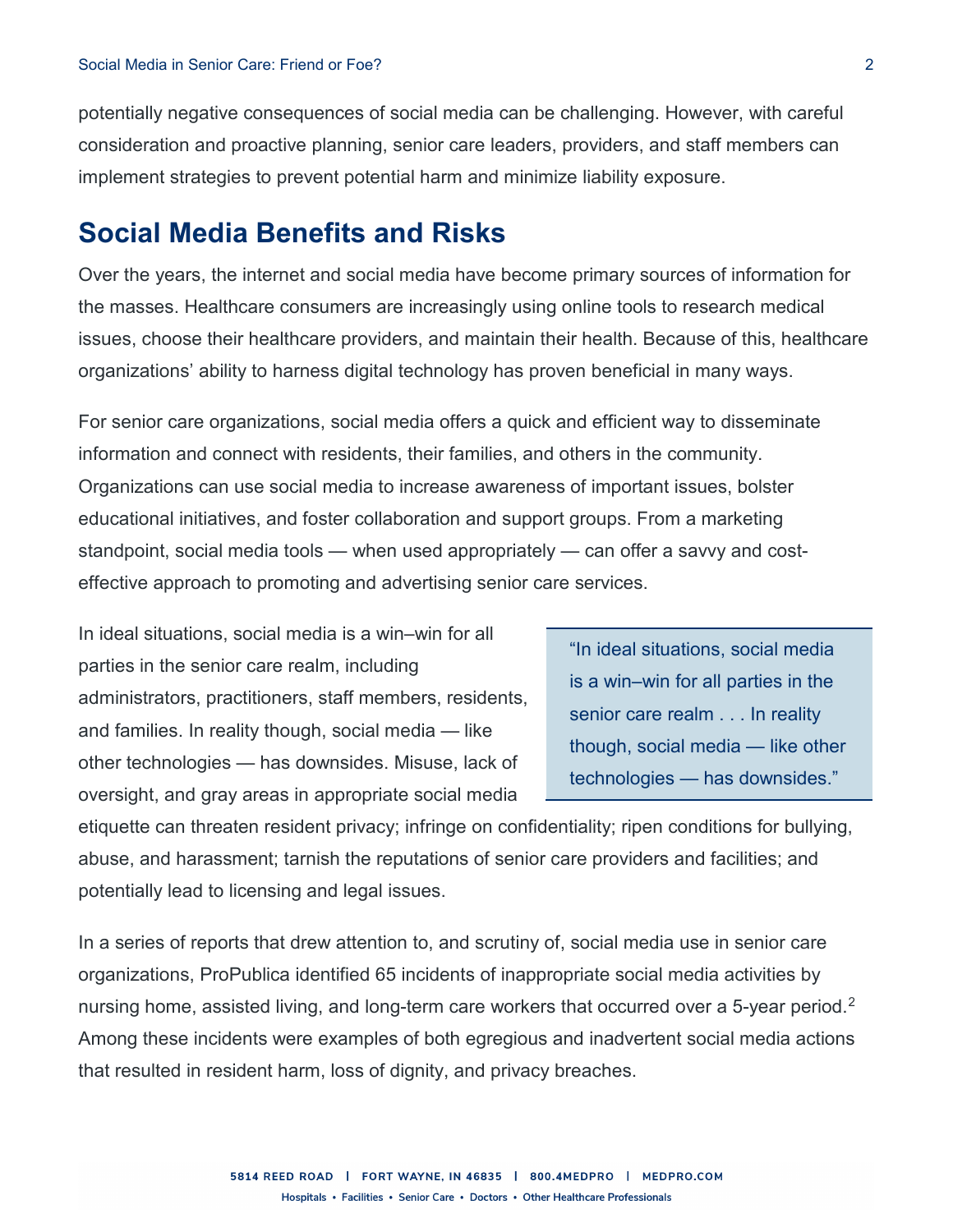The number of incidents noted in ProPublica's reports might represent a low estimate of actual occurrences due to lack of reporting for a variety of reasons, including residents who suffer from dementia.

When reading examples of these social media lapses, one might wonder what led to these situations and the current state of digital "oversharing." Has social media shifted the moral and ethical compass of otherwise dedicated healthcare workers, or has it just brought to light inappropriate behavior that previously went undetected?

The answer is likely a combination of both circumstances. Because of its ease of use and casual nature, social media represents fertile ground for impulsive behavior. For example, in moments of frustration, healthcare workers might be apt to complain or "vent" online. They

### **Social Media Lapses in Senior Care**

- A nursing assistant took pictures of a resident's genitals and sent them to a friend, who uploaded the pictures to Facebook.
- A nursing home employee posted on her social media account a video of a resident with dementia without the resident's or family's permission.
- A nursing home housekeeper posted a resident's photo and name to a social media site without permission.
- A nursing assistant videotaped another employee slapping a resident in the face with a nylon strap and posted it to Snapchat.
- Two nurses posted a picture of themselves on social media with a resident's chart visible in the background.
- A medical assistant at an assisted living facility secretly videotaped two residents having sex and posted it on Snapchat. $3$

also might turn to social media to post information that they find interesting, humorous, sad, or unsavory. The ability to instantaneously post content and receive feedback is enticing on many levels. Further, some social apps like Snapchat — which sends photos or videos that "disappear" after a short time — convey a false sense of impermanence that might encourage behaviors that would otherwise be more carefully considered.

Little doubt exists as to whether social media has contributed to privacy concerns in healthcare. With the click of a button, a user can distribute information to a vast audience — a task that was much more complicated before the internet and social media became mainstays.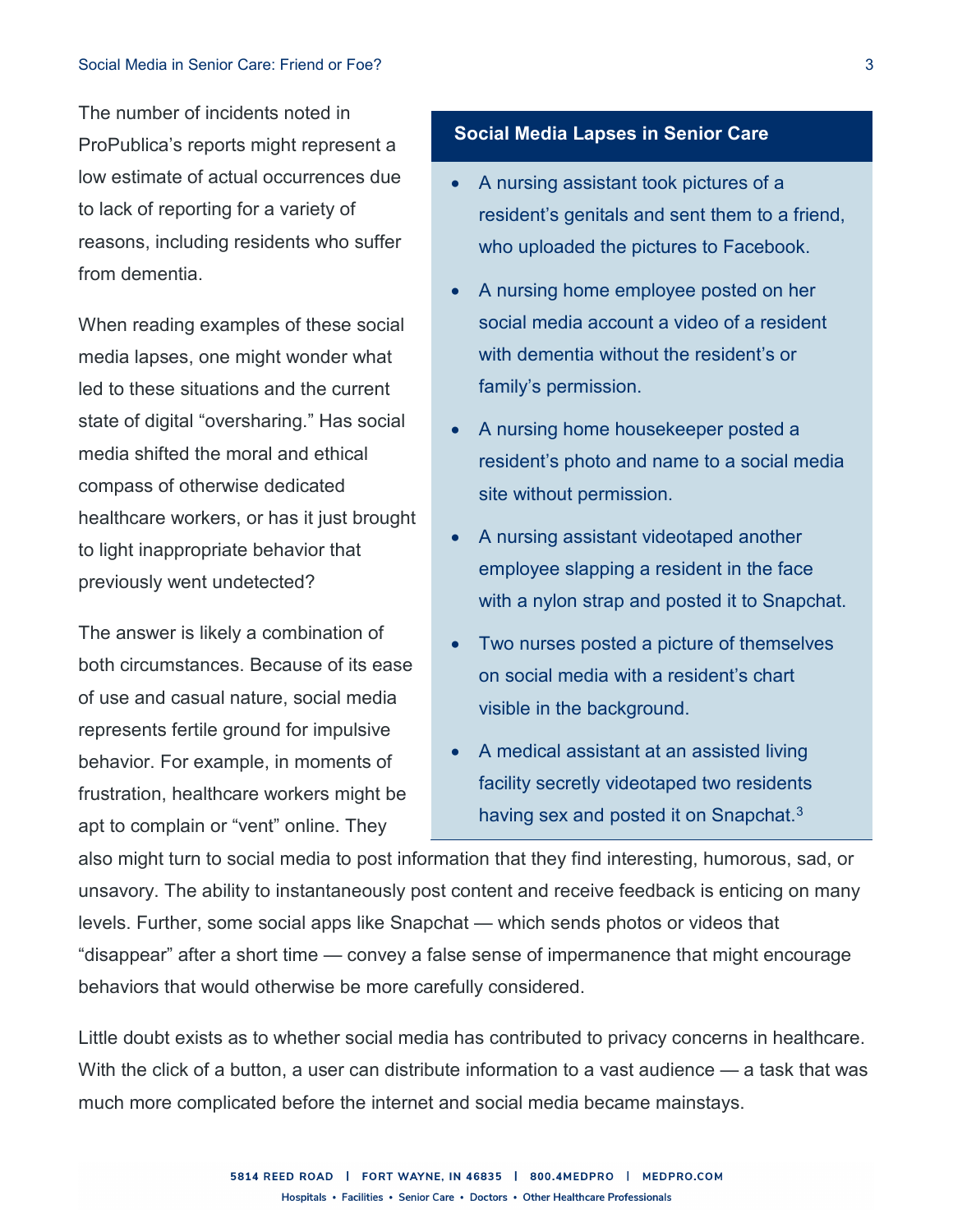#### Social Media in Senior Care: Friend or Foe? 4

In contrast, abuse and neglect in senior care organizations go back much further than the advent of social media. Some might even credit social media for exposing instances of elder

mistreatment that would otherwise have gone unreported. These complex networks of "friends," "followers," and "connections" can increase the awareness of potentially inappropriate behaviors, making it more likely

"Because of its ease of use and casual nature, social media represents fertile ground for impulsive behavior."

that they will be exposed. In fact, "most violations have been revealed not by facility administration, but rather by fellow staff or community members who saw the images on social media and reported them."[4](#page-11-1)

Although policing the social media activity of all senior care providers and staff members is unrealistic, organizational leaders can implement strategies to reduce the risk of inappropriate online activities, subsequent resident harm, and possible liability exposure. These strategies include developing social media policies, engaging in monitoring and oversight when possible, and providing staff training and education.

# **Social Media Policies**

Developing clear and direct social media policies is an initial and essential strategy for managing the potential risks that accompany online activities. Senior care organizations that do not have detailed social media policies should strongly consider putting them in place, even as a proactive measure in the absence of any incidents. Organizations that currently have policies in place should carefully review them to help identify any gaps or opportunities for improvement.

### **Risk Tip**

Social media policies should be general enough to accommodate rapidly changing technology, applications, and platforms, but specific enough to provide solid examples of risks and consequences. Senior care organizations should review their social media policies every 6 months or yearly to ensure they are thorough and up to date.

Social media policies should extend not only to providers and staff members, but also to consultants, contractors, volunteers, and other workers that provide care and services on behalf of the organization (referred to as "others affiliated with the organization" throughout this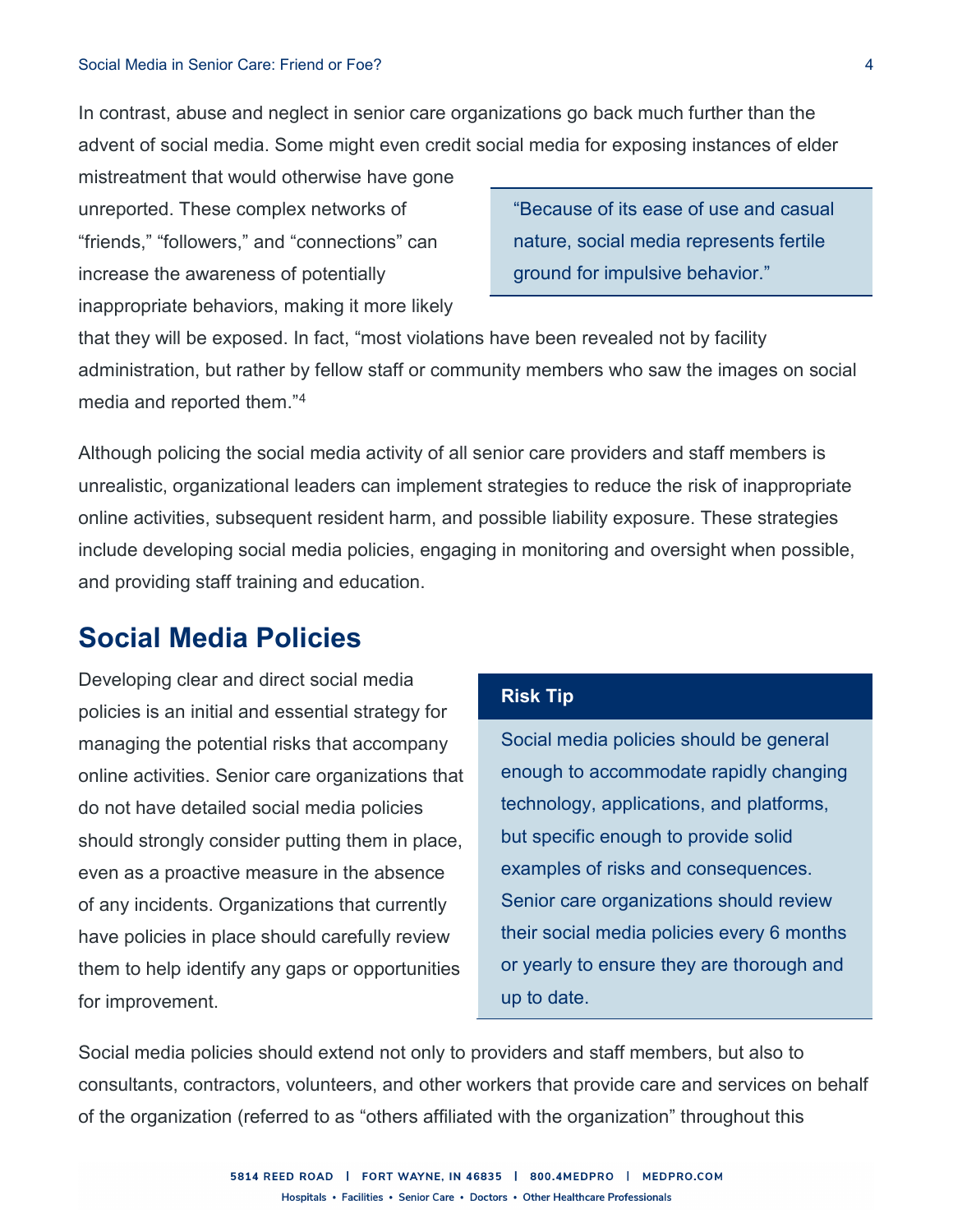article). [5](#page-11-2) Organizational leaders should ensure that all applicable parties are aware of the social media policies and their obligations to uphold them.

As part of social media policy development and review, senior care leaders should consider guidance and information related to resident privacy and confidentiality, use of personal electronic devices (PEDs), online relationships with residents/families, use of facility-owned technology, and disciplinary actions.

Leaders might find it beneficial to have an attorney who is familiar with federal and state privacy laws help develop or review social media policies.

### **Resident Privacy and Confidentiality**

Social media policies should build on the organization's existing standards for resident privacy and confidentiality. The policies also should take into account federal regulations (e.g., HIPAA and Centers for Medicare & Medicaid Services Conditions of Participation), state privacy laws, and professional standards for the use of social media in healthcare.

Employees and other workers should be advised to avoid posting or publishing any content on social media sites that contains resident details or identifying information, including resident names, nicknames, ages, locations, health conditions, etc. Even in the absence of such details,

someone still might be able to identify a resident via a picture or video. For this reason, workers also should be warned about posting photos or videos without appropriate permission, including those from facility-sponsored events or activities.

Senior care workers also should understand that commenting on, or responding to, a resident's or

"Senior care workers also should understand that commenting on, or responding to, a resident's or family member's social media post might violate privacy and confidentiality laws and standards."

family member's social media post might violate privacy and confidentiality laws and standards. Although residents and their family members might reveal personal or sensitive information online, senior care providers, staff members, and others affiliated with the organization are still obligated to maintain residents' privacy. Social media policies that incorporate specific examples of privacy and confidentiality violations can help workers better understand the scope of the issue.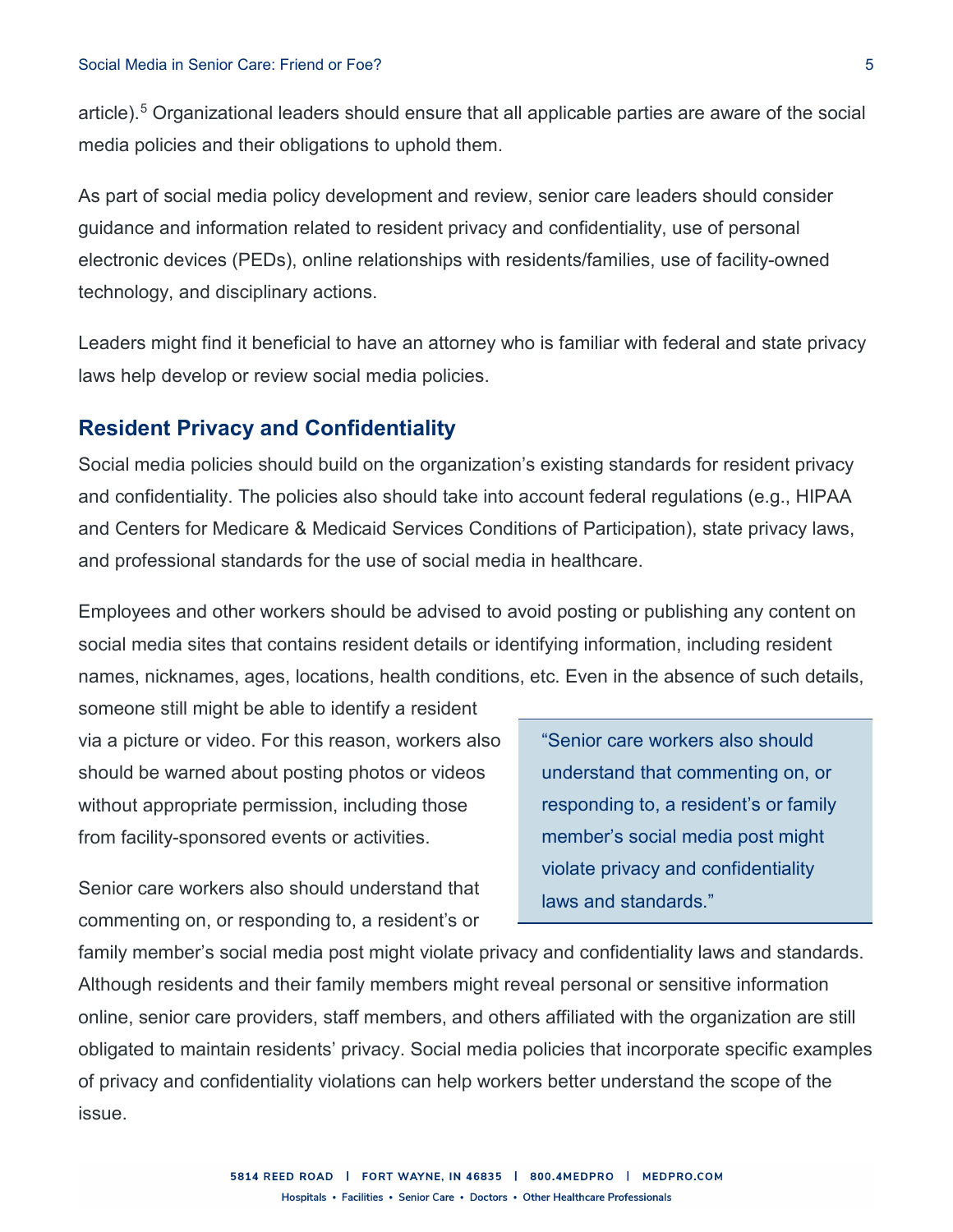Additionally, social media policies should reinforce the organization's nondisclosure agreements and stipulate that employees "are not to disclose confidential, proprietary, trademarked or other non-public information."[6](#page-11-3) Workers also should be warned against using the organization's logo, graphics, trademarks, slogans, and other company-owned branding in their personal social media postings.

### **Use of Personal Electronic Devices**

PEDs — such as smartphones, personal laptops, and tablets — are commonplace in today's society. Most of these devices have photographic, video-recording, and audio-recording capabilities.

Developing a policy that prohibits or restricts the use of PEDs during work hours can help prevent inappropriate use of these technologies and nonwork-related distractions that might lead to resident harm. Some senior care organizations may decide that, in today's connected society, complete prohibition of PEDs is unrealistic. In these cases, senior care leaders should carefully determine appropriate versus inappropriate use of the devices and educate providers and staff accordingly.

Further, policies related to PEDs should be applied consistently across the organization to avoid disjointed standards or complaints of favoritism or discrimination.

### **Online Relationships With Residents/Families**

In many instances, social media has blurred the boundaries and distinctions between personal and professional. The ability to quickly and easily connect to others has eroded some of the

formal and traditional norms that previously existed between healthcare providers/staff and the individuals for whom they render care.

Attempts to define appropriate versus inappropriate online connections between healthcare professionals and those they serve can be tricky due to the broad nature of social

"The ability to quickly and easily connect to others has eroded some of the formal and traditional norms that previously existed between healthcare providers/staff and the individuals for whom they render care."

networking and workers' personal freedoms. Although senior care organizations cannot demand that providers and staff members refrain from friending, following, or connecting with residents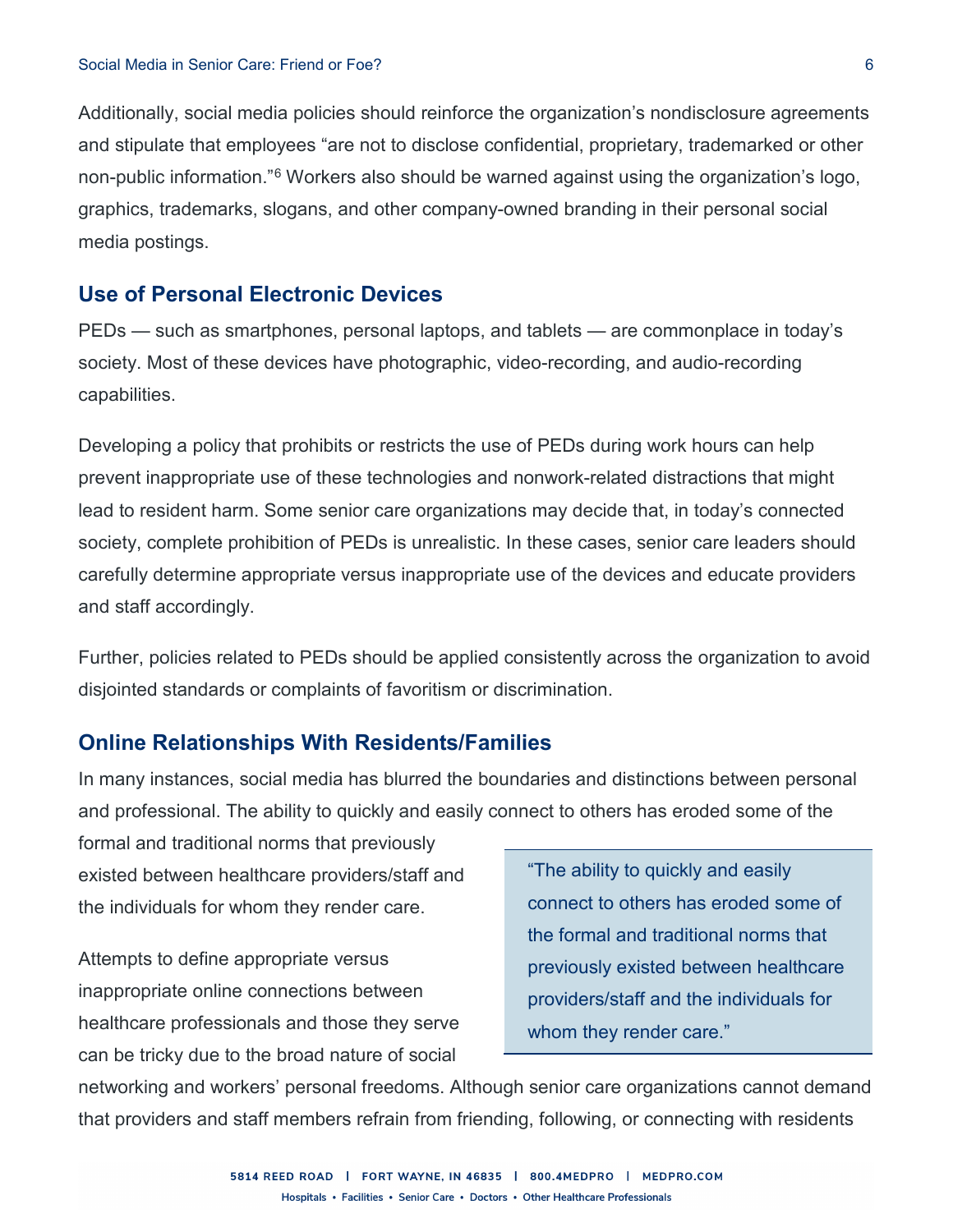#### Social Media in Senior Care: Friend or Foe? 7

and their families on social media, each organization's social media policy should advise against these social connections and remind providers and staff of their professional roles in resident care and their obligations to protect residents' privacy.

Further, individuals identifying themselves on social media as employees, consultants, contractors, or volunteers of the senior care organization should be asked to include a disclaimer on their social media accounts that explains that their opinions and views do not represent the organization.

Providers and staff members also should be aware of the dangers of posting online information that might be construed as medical advice. What might be intended as an offhand observation, opinion, or response could result in malpractice exposure for the individual and the organization.

Each organization's social media policies should describe these types of risks and the possible consequences as a rationale for the organization's standards and guidance.

## **Use of Facility-Owned Technology**

Senior care organizations, like other healthcare organizations, are limited in their ability to control how employees and others affiliated with the organization use social media during their personal time.

Unless resident privacy is breached or other violations occur, individuals have the right to use social media to express personal thoughts and opinions. The National Labor Relations Board "protects employees who are engaging in 'concerted activity,' which is an exercise of their right to speak out about the terms and conditions of their employment."[7](#page-11-4)

However, senior care organizations can establish rules and limitations related to the use of facility-owned computers, cameras, and mobile devices. For example, organizations might decide to block some or all social media websites on their networks or create policies that prohibit personal use of email and social media during work hours. Employees should be aware that violation of these rules will result in disciplinary action.

Organizational leaders also should remind providers and staff members that they should have no expectations of privacy for any information sent or received on facility-owned technology or via facility-supported networks (e.g., email, phones, and the internet). $8$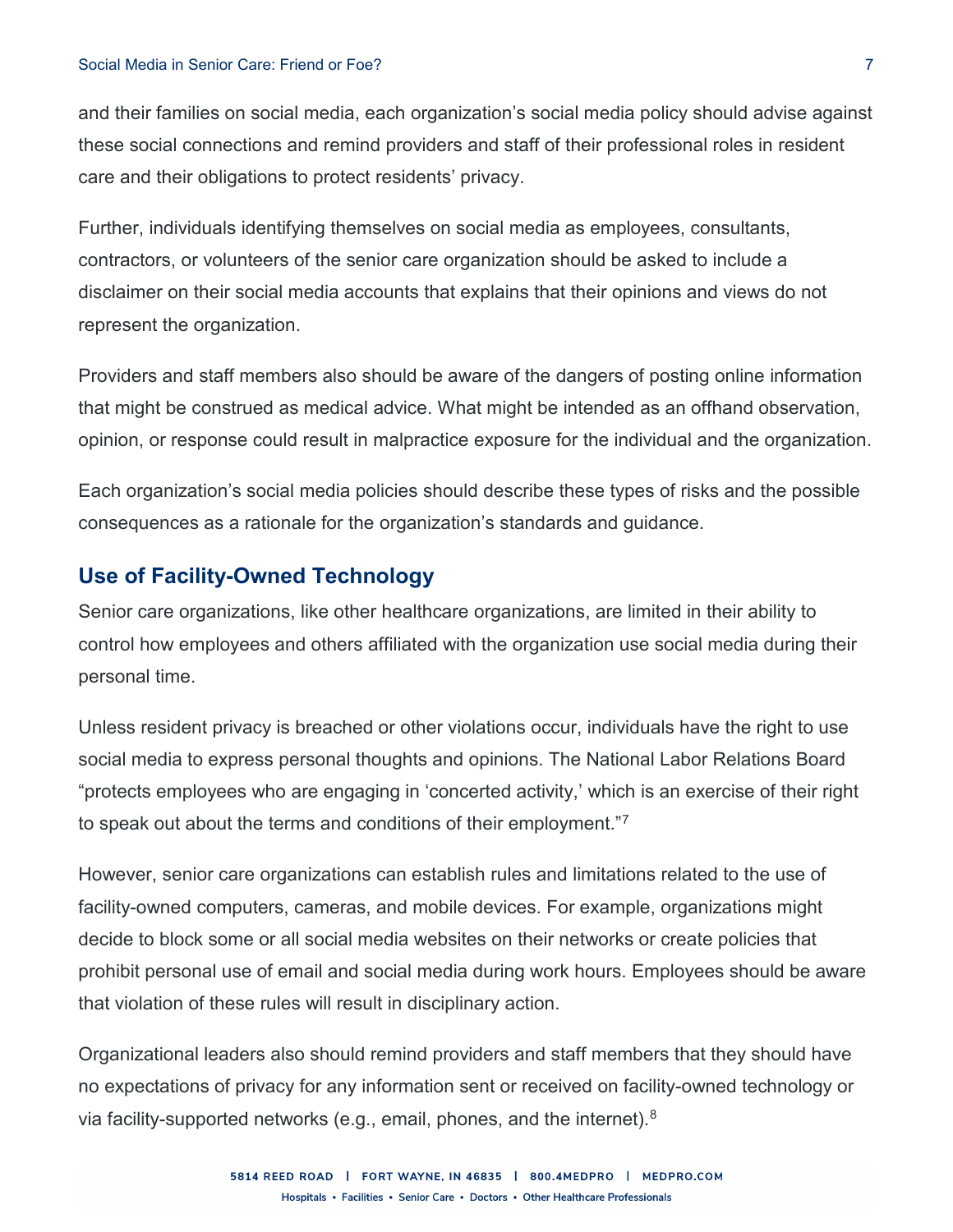### **Disciplinary Actions**

Social media policies should not only clearly define rules and standards for social media, but also the consequences of violating the rules. Healthcare providers, staff members, and others affiliated with the organization should be aware of disciplinary actions that could result from social media violations, including suspension or termination.

Other serious consequences of social media violations also should be discussed, including the potential for civil penalties, criminal charges, board investigations, licensure actions, and negative media coverage. Specific examples, such as the ones offered in ProPublica's reports, might help reinforce the potentially catastrophic outcomes that could result from a social media violation.

When social media violations occur, senior care leaders should ensure that disciplinary measures are implemented promptly and consistently across the organization.

# **Monitoring and Oversight**

From an organizational perspective, monitoring and oversight of social media take on several different facets. First, as noted earlier, senior care leaders have limited ability to set standards for how providers, staff members, and others affiliated with the organization use social media during their personal time — as long as that use does not violate laws.

Trying to monitor workers' social media activities to ensure compliance with federal and state laws and professional standards is near impossible due to the vast number of social networks, privacy settings, technological barriers, and time constraints. In some instances, organizations might decide to assign an appropriate individual or hire a vendor to monitor social media sites for inappropriate postings about the organization or its residents. However, even in these circumstances, limitations will occur due to the aforementioned issues.

A more beneficial application of monitoring and oversight involves ensuring that social media policies are applied consistently across the organization. Lack of consistency can dilute the

purpose of the policies and might invite noncompliant behaviors. Further, each organization's leadership team should monitor

"Lack of consistency can dilute the purpose of the [social media] policies and might invite noncompliant behaviors."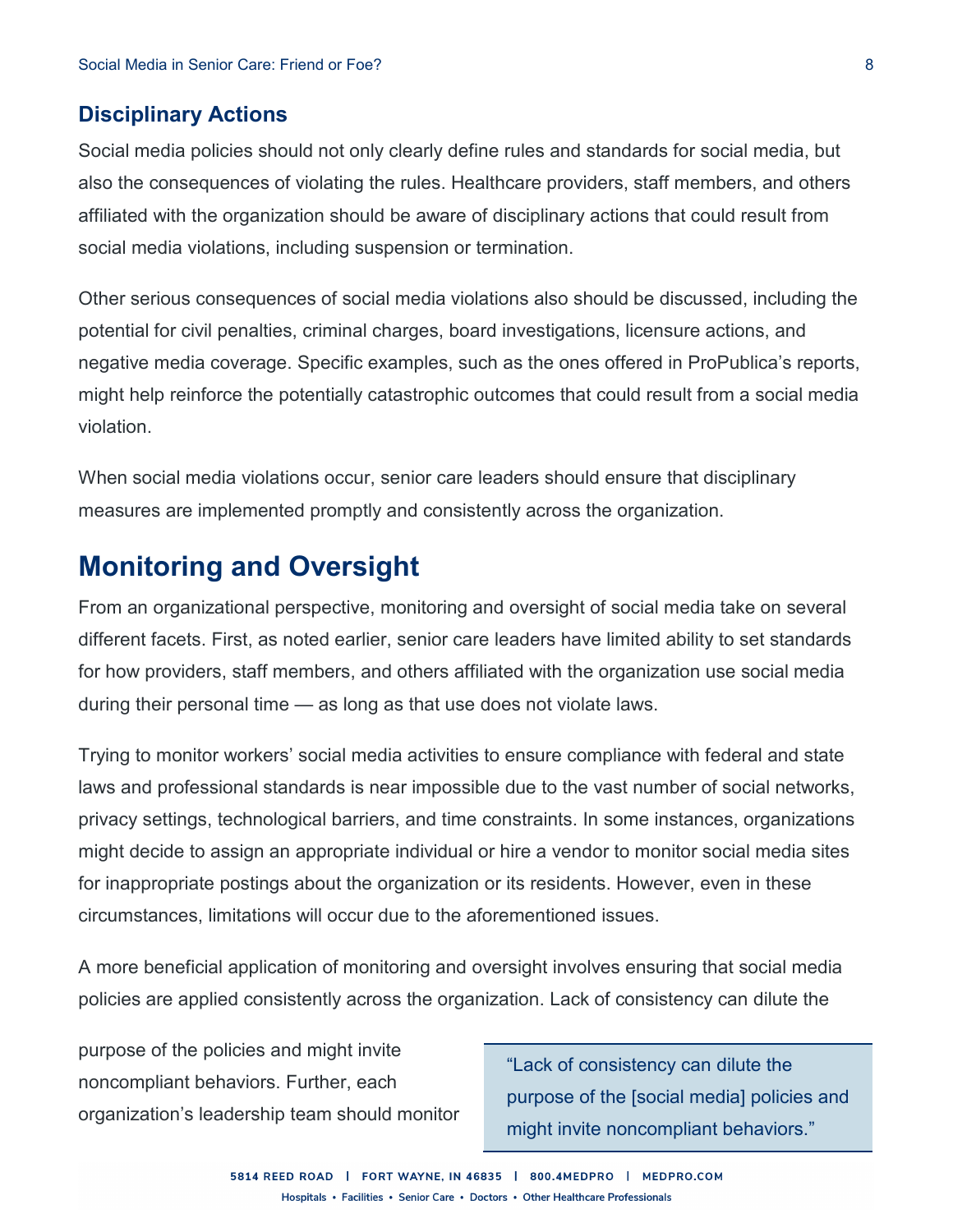for prompt investigation of known or suspected social media violations as well as appropriate use of disciplinary action. If a violation involves a breach of resident confidentiality or privacy, the leadership team also must ensure that protocols for notifying residents/families and regulatory agencies are initiated and properly pursued.

Senior care organizations that are using social media for marketing, advertising, or communication purposes should monitor their organizational accounts to ensure content (a) is accurate, current, and objective; (b) meets the goals and mission of the organization; (c) has been through the proper review channels (as determined by organizational leadership); (d) does not violate resident confidentiality or privacy; and (e) includes appropriate standard disclaimers and disclosure language.

# **Training and Education**

At the heart of any social media risk management strategy is training and education. For individuals to comply with social media policies, they must be knowledgeable about the organization's expectations and standards. Comprehensive training on social media policies should occur during orientation and periodically thereafter as part of in-service training and professional development.

Training should include a thorough review of the facility's social media, privacy, and confidentiality policies as well as a review of each individual's obligations under HIPAA and state privacy laws. Consequences for violating resident privacy and confidentiality also should be discussed as part of training, including disciplinary actions on behalf of the organization, state board investigations and sanctions, and civil and criminal penalties.

Facilities also may want to provide education related to some of the myths of social media, such as the assumption that most social media violations are intentional and malicious acts. In many instances, these missteps are inadvertent or innocuous in intent, but ultimately can still have negative consequences.<sup>[9](#page-11-6)</sup> Discussing a range of real-life social media violations that have occurred in senior care organizations might help facilitate better awareness and understanding among trainees. For more examples of social media myths that organizations might want to dispel, see below.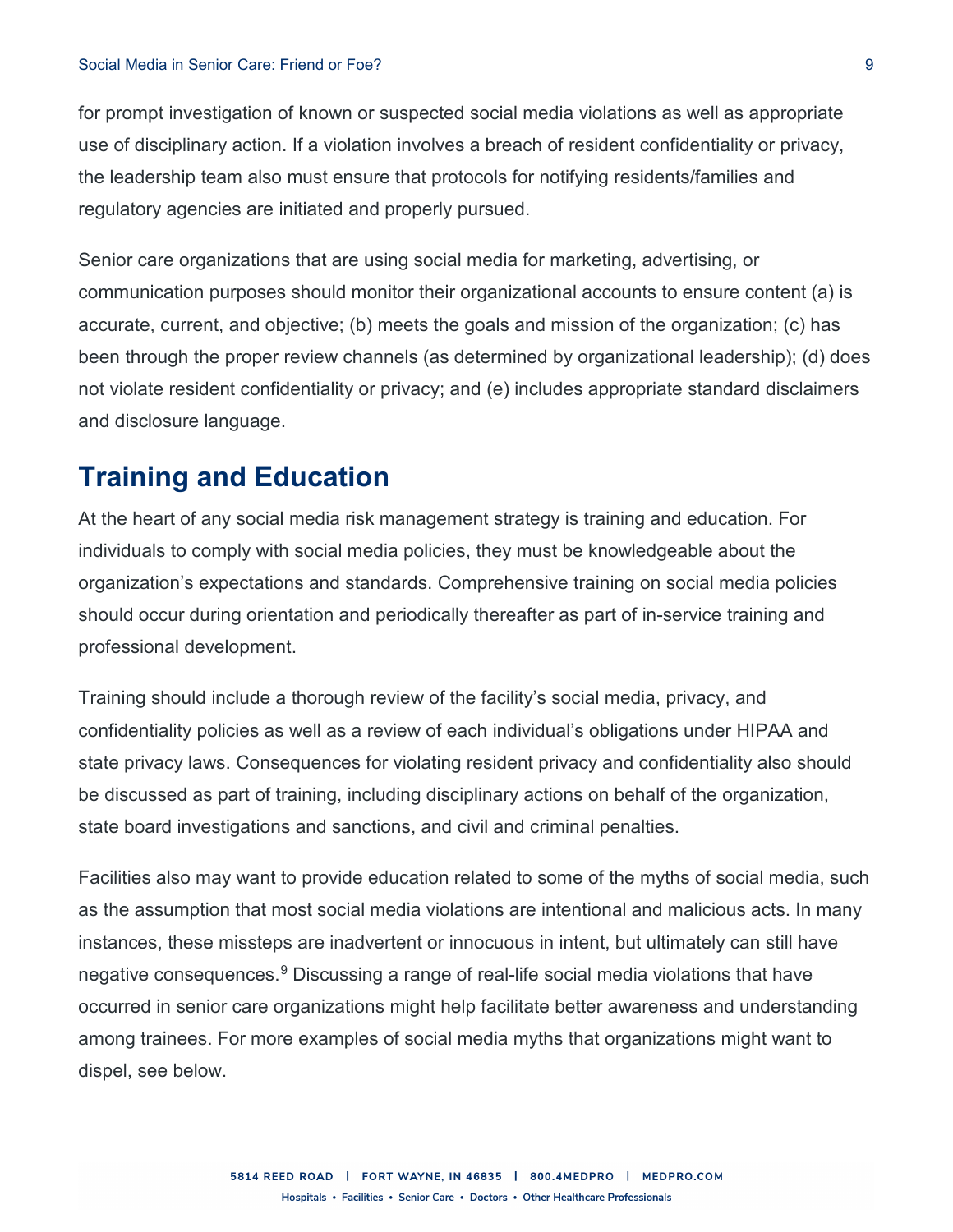Another important component of social media training is reminding providers, staff, and others affiliated with the organization of their duty to report any breaches of resident privacy/ confidentiality or other social media violations for which they are aware. Education should include the proper protocol for reporting and a reminder of the potential consequences for failure to report.

Finally, senior care organizations should consider having anyone who participates in social media training sign an acknowledgement form to attest to their understanding and acceptance of the organization's social media policies.

#### **Social Media Myths[10](#page-11-7)**

**Myth:** Social media messages or postings are private and can only be accessed by the intended audience.

**Reality:** Once a post is made, the author may no longer have control over how it is shared.

**Myth:** Deleted posts, including pictures and videos, have been permanently destroyed.

**Reality:** Even deleted items likely still exist on servers. Individuals should assume anything they post is never truly gone.

**Myth:** Sharing private information about residents is harmless if only the intended recipient receives it.

**Reality:** This type of sharing still is considered a breach of confidentiality.

**Myth:** Posting information about residents is acceptable as long as they are only identified by a nickname, room number, diagnosis, etc.

**Reality:** Even in the absence of residents' names, social media posts still might violate their privacy and confidentiality.

**Myth:** Posting information that residents have already disclosed about themselves is not a privacy or confidentiality breach.

**Reality:** Regardless of what residents disclose about their medical status, treatment, or care, healthcare workers are still obligated to maintain privacy and confidentiality.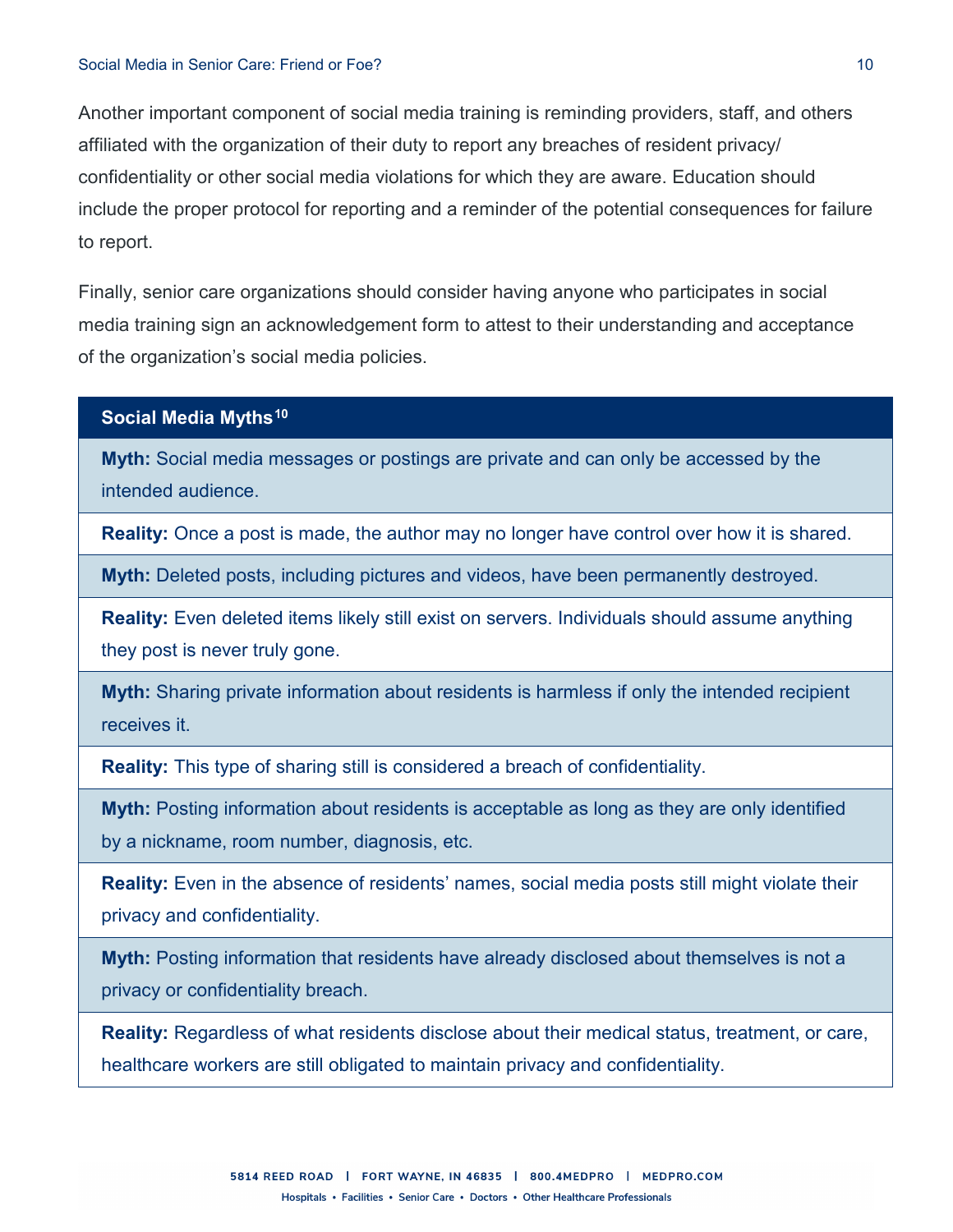# **In Summary**

Social media has revolutionized personal and business communication in ways difficult to imagine even 20 years ago. Dynamic and evolving, social media continues to present new and novel ways for people to interact. Although the merits of these interactions sometimes are debatable, the reality of social media as a commonplace communication tool is not.

Healthcare organizations, providers, staff, patients, families, and caregivers are all likely participants in social media — and senior care organizations and their residents are no exception. These organizations must negotiate a fine balance between taking advantage of social media's benefits and remaining vigilant about its potential risks.

Developing detailed policies that address organizational standards and guidelines for social media use is a vital risk management strategy for senior care organizations. Senior care leaders should monitor social media policies to ensure consistent implementation and compliance as well as to identify potential gaps.

Additionally, senior care providers, staff, and others affiliated with the organization should receive comprehensive training on the organization's social media policies. Training will help support leadership's expectations, raise awareness of potentially problematic social media activities, and reinforce the organization's commitment to resident privacy and dignity.

# **Endnotes**

 $\overline{a}$ 

<span id="page-10-1"></span><sup>2</sup> Ornstein, C. (2017, June 23). *Nursing home workers still posting nude and vulgar photos of residents on Snapchat.* ProPublica. Retrieved from [www.propublica.org/article/nursing-home-workers-still-posting-nude-vulgar](http://www.propublica.org/article/nursing-home-workers-still-posting-nude-vulgar-photos-residents-on-snapchat)[photos-residents-on-snapchat#;](http://www.propublica.org/article/nursing-home-workers-still-posting-nude-vulgar-photos-residents-on-snapchat) Ornstein, C. (2016, August 8). *Inappropriate social media posts by nursing home workers, detailed.* ProPublica. Retrieved from [www.propublica.org/article/inappropriate-social-media-posts-by](http://www.propublica.org/article/inappropriate-social-media-posts-by-nursing-home-workers-detailed)[nursing-home-workers-detailed;](http://www.propublica.org/article/inappropriate-social-media-posts-by-nursing-home-workers-detailed) Ornstein, C. (2015, December 21). *Nursing home workers share explicit photos of residents on Snapchat.* ProPublica. Retrieved from [www.propublica.org/article/nursing-home-workers-share](http://www.propublica.org/article/nursing-home-workers-share-explicit-photos-of-residents-on-snapchat)[explicit-photos-of-residents-on-snapchat](http://www.propublica.org/article/nursing-home-workers-share-explicit-photos-of-residents-on-snapchat)

<span id="page-10-0"></span><sup>1</sup> Chaffey, D. (2022, June 1). *Global social media research summary 2022.* Smart Insights. Retrieved from [www.smartinsights.com/social-media-marketing/social-media-strategy/new-global-social-media-research/;](http://www.smartinsights.com/social-media-marketing/social-media-strategy/new-global-social-media-research/) Pew Research Center. (2021, April 7). *Social media fact sheet.* Retrieved from [https://pewresearch-org-preprod.go](https://pewresearch-org-preprod.go-vip.co/pewinternet/fact-sheet/social-media/)[vip.co/pewinternet/fact-sheet/social-media/](https://pewresearch-org-preprod.go-vip.co/pewinternet/fact-sheet/social-media/)